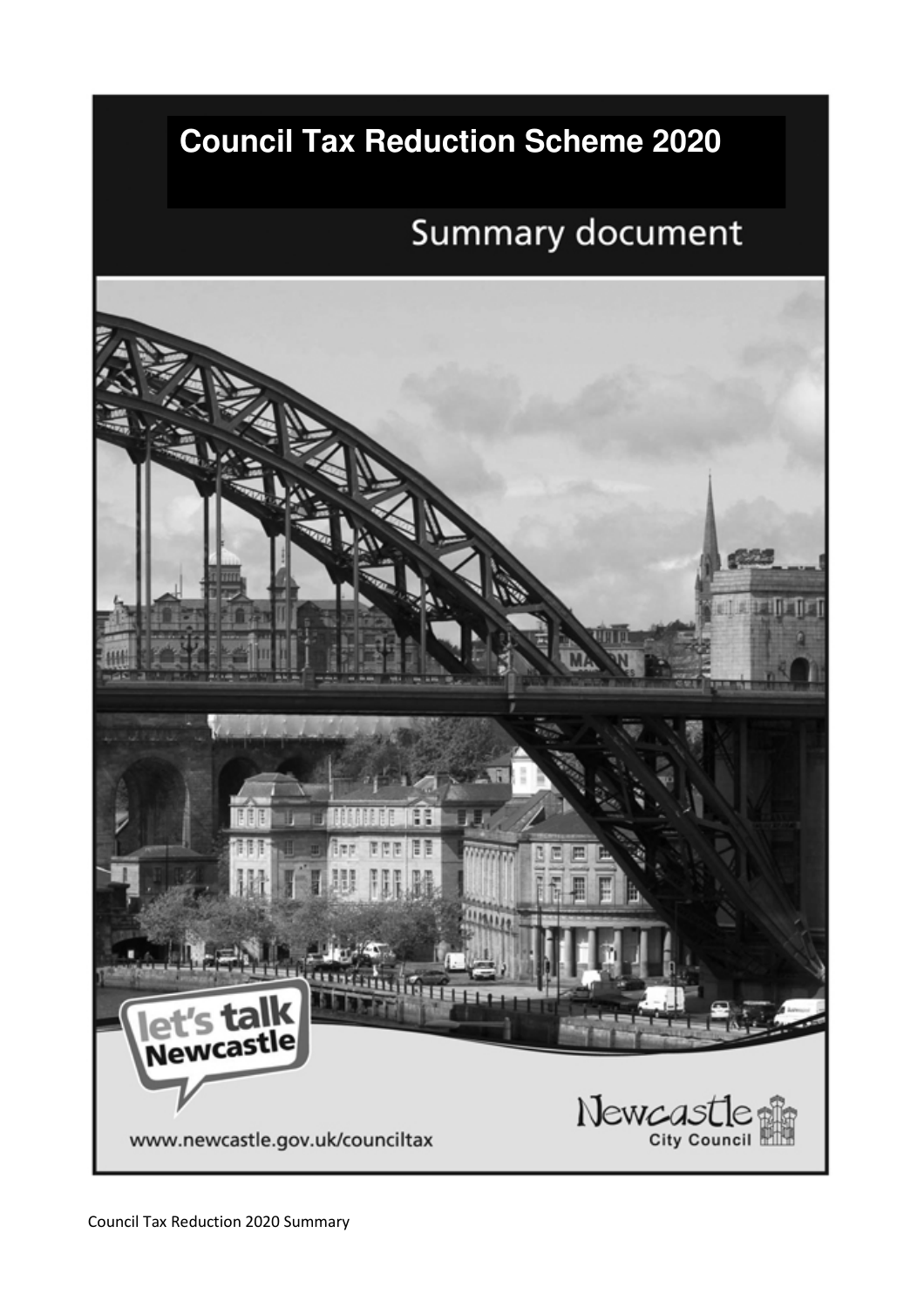#### **Introduction**

We are proposing to make some changes to our current our Council Tax Reduction scheme in April 2020. Information about this is provided here to help people who are affected understand what is happening to support them in giving us their views on what we are proposing.

#### **Background**

In April 2013 the Government abolished council tax benefit for working age people and Councils were required to design local council tax reduction schemes with cuts in funding of about 10%. The cut in our funding for Newcastle over the past seven years is more than £16 million and much larger than originally predicted.

In response to these cuts we implemented a new scheme and most people eligible for council tax reduction paid 20% before receiving assistance; there were also some protections for those with the severe and enhanced disability premiums. In 2013/14 to mitigate some impact on our residents we accepted the transitional funding from the Government and most people eligible for a council tax reduction paid 8.5% in that year.

In 2016/17 to take into consideration the impact of welfare reforms on residents across the city and increasing council tax arrears, the minimum amount paid by working age people was dropped to 15%, before receiving assistance and we removed the protections.

In March 2017 the final phase of universal credit was rolled out across Newcastle which meant that a significant number of people were now receiving their income monthly. In addition to this fluctuation in universal credit each month and unstable income from zero hours contract employment meant that new council tax bills and instalment plans were sent out to residents with changes to their assessment. As there was no tolerance in our scheme to support this, it became complex to understand, expensive to administer and led to stacked council tax debt.

Following extensive research, robust modelling and a public consultation, on 1 April 2018 we introduced a new income banded scheme, which offers a discount based on household income rather than a means tested benefit and forms part of our council tax liability process. The new discount scheme gave more support to those on lower income, simplified the rules and made it easier for people to apply. There were winners and some losers, with 75% of our residents being better off:

## **Our current Council Tax Reduction Scheme**

Our income banded scheme offers a discount based on household income and circumstances as follows: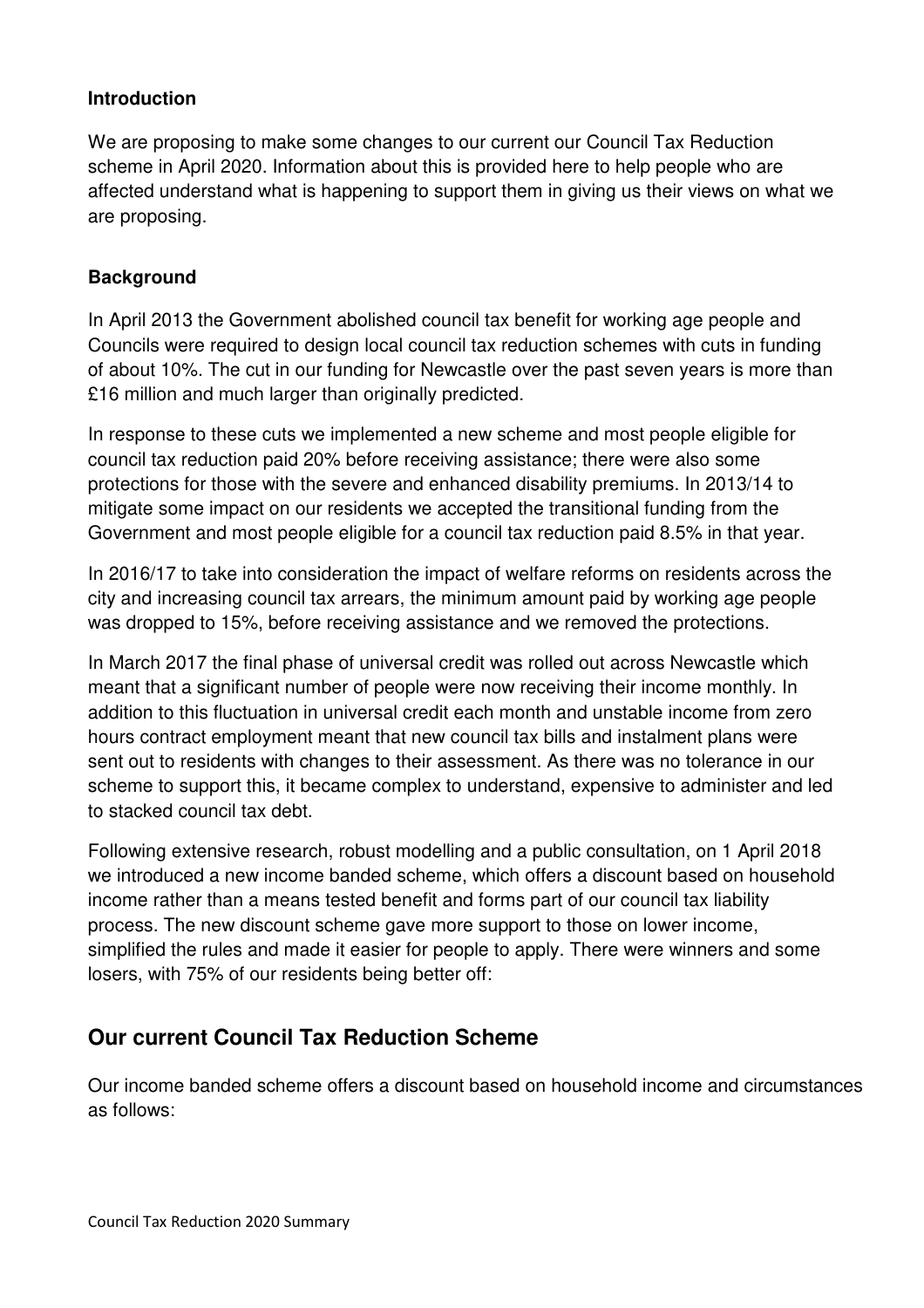| <b>Discount</b> |     | Passported              | Single           | Couples          | Family with 1    | Family with 2+   |
|-----------------|-----|-------------------------|------------------|------------------|------------------|------------------|
|                 |     |                         | Income Band £    | Income Band £    | Child £          | Children         |
| Band A          | 90% | <b>Relevant Benefit</b> | 0.00 to 110.00   | 0.00 to 160.00   | 0.00 to 210.00   | 0.00 to 260.00   |
|                 |     |                         |                  |                  |                  |                  |
| Band B          | 85% | N/A                     | 110.01 to 150.00 | 160.01 to 200.00 | 210.01 to 250.00 | 260.01 to 300.00 |
| Band C          | 50% | N/A                     | 150.01 to 230.00 | 200.01 to 270.00 | 250.01 to 330.00 | 300.01 to 370.00 |
|                 |     |                         |                  |                  |                  |                  |
| Band D          | 25% | N/A                     | 230.01 to 300.00 | 270.01 to 350.00 | 330.01 to 400.00 | 370.01 to 450.00 |
|                 |     |                         |                  |                  |                  |                  |

The other features of or scheme include:

- Net earnings are used in the calculation
- Income from Disability Living Allowance, Personal Independence Payments, Armed Forces Independence Payments, Child Benefit, Child Maintenance and War Disablement Benefits is disregarded when calculating income
- Backdating is limited to 6 months and assessed on good cause
- Universal Credit is treated as earned income when the award contains an element of wages
- Deductions taken from Universal credit by the DWP will not be removed
- The housing cost element of Universal Credit is ignored
- Applications from joint tenants are assessed on their proportion of the household
- A flat rate charge of £2.50 per week is applied for each non-dependant
- Anyone with savings of £6,000 or more will not qualify

We have reviewed our current scheme and having taken into consideration feedback form customers and we are proposals to change some elements of our scheme on 1 April 2020. We need your views on the proposed change to help us make our final decision.

## **Proposed Changes to our scheme for 2020/21**

We are proposing the following changes:

## **1. To rename the Income Bands to 1, 2, 3, & 4:**

Following feedback from our customers we are proposing to rename the income bands to 1,2,3 & 4 to remove the confusion between this and council tax property valuation bands which are named A to H. There is no impact associated with this change:

The following table shows how the bands will be renamed: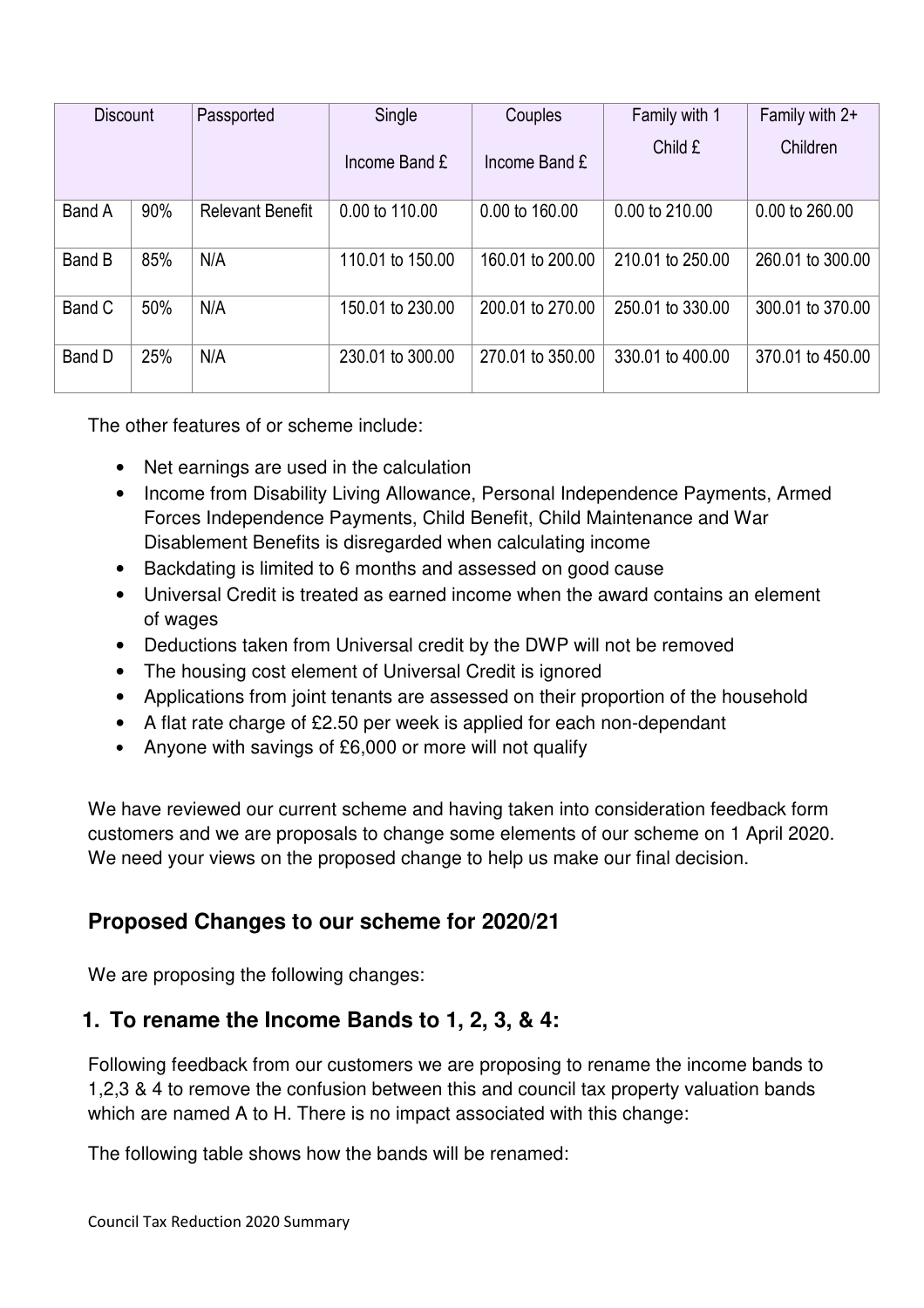| <b>Band</b> | <b>Discount</b> |
|-------------|-----------------|
| Band 1      | 90%             |
| Band 2      | 85%             |
| Band 3      | 50%             |
| Band 4      | 25%             |

## **2. To amend the date of a change in circumstances from the date it occurs:**

Currently the rules for change in circumstances in our council tax reduction scheme mirror those of Housing Benefit which means that a change is applied on the Monday following the change. As customers have fedback that this is complicated and confusing, we are proposing to amend this so that change in circumstances are applied from the actual date of change. This will mirror the rules for council tax discounts and exemptions.

## **3. Increase income band values by 3% in 2020/21 and then each year after by September RPI %:**

We have not increased our income band values for two years and as wages and benefits have started to increase, we need to reflect this in our scheme so that we can maximise support for our residents. It is also proposed that we continue to increase income bands each year in line with the retail price index percentage and build this into our scheme so that further consultation on this is not required.

The proposed changes to the income bands for 2020/21 will be:

| <b>Discount</b> |     | <b>Passported</b>       | <b>Single</b>    | <b>Couples</b>   | <b>Family with 1</b> | Family with 2+   |
|-----------------|-----|-------------------------|------------------|------------------|----------------------|------------------|
|                 |     |                         | Income Band £    | Income Band £    | Child £              | <b>Children</b>  |
| Band 1          | 90% | <b>Relevant Benefit</b> | 0.00 to 120.00   | 0.00 to 165.00   | 0.00 to 215.00       | 0.00 to 270.00   |
| Band 2          | 85% | N/A                     | 120.01 to 160.00 | 165.01 to 205.00 | 215.01 to 260.00     | 270.01 to 310.00 |
| Band 3          | 50% | N/A                     | 160.01 to 240.00 | 205.01 to 280.00 | 260.01 to 340.00     | 310.01 to 380.00 |
| Band 4          | 25% | N/A                     | 240.01 to 310.00 | 280.01 to 360.00 | 340.01 to 415.00     | 380.01 to 465.00 |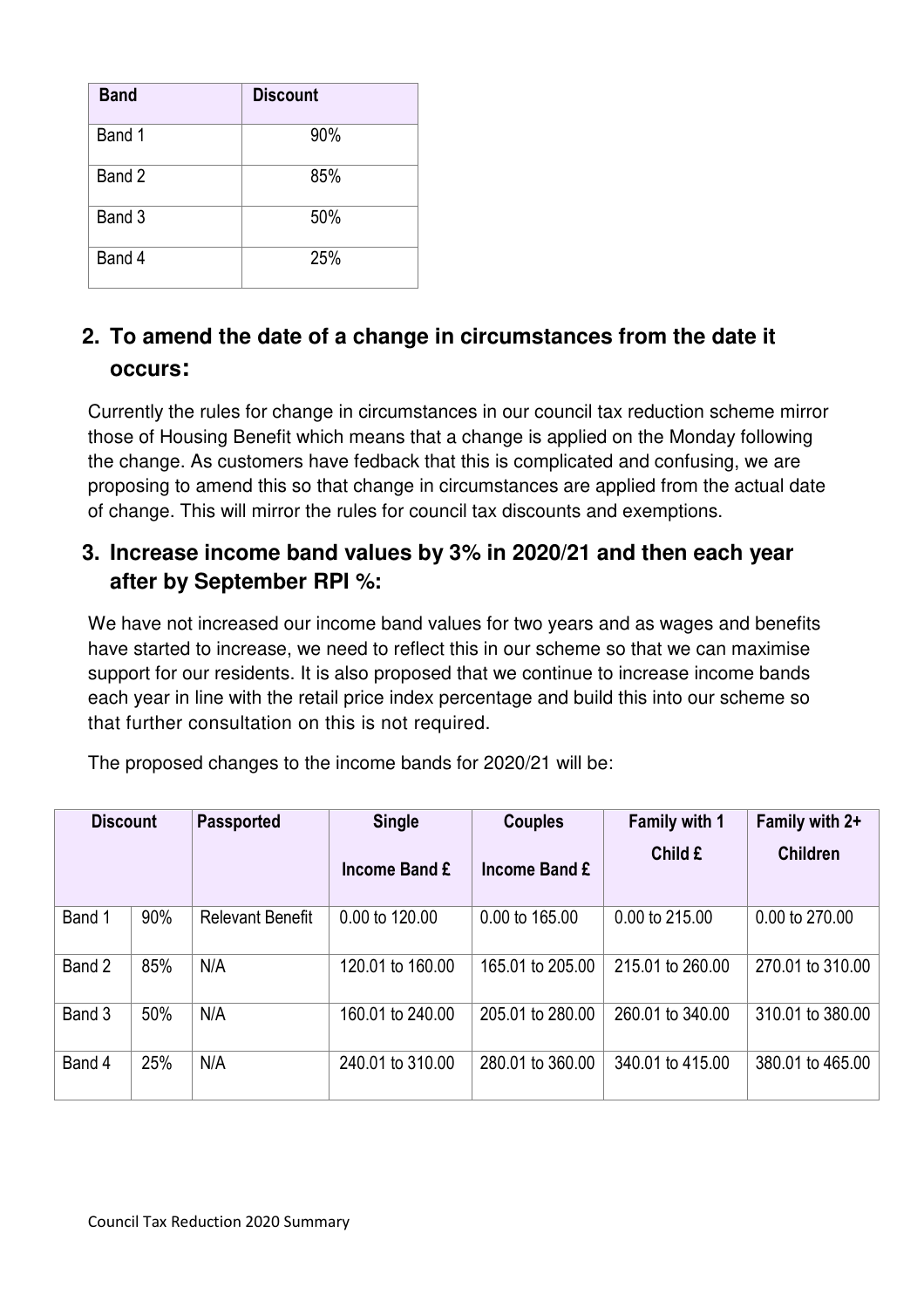## **4. Increase the non-dependant charge from £2.50 to £3.00 per week in 2020/21 and by £0.25 each year after**

A flat rate charge of £2.50 per week is currently used for each non-dependant. It is proposed that this charge is increased to £3.00 to reflect increases in wages and benefits. In comparison to the Government's protected scheme for pension age people this is still less than the lowest deduction of £4.00, that is currently used. It is also proposed to increase this by £0.25 each year after to take account of increases in wages and benefits. It is proposed that this change is built into the scheme going forward so that further consultation on this is not required

A non-dependant is a person over 18, not responsible for council tax and not disregarded.

## **5. Simplify the assessment of self-employed income**

Currently the income used in the calculation of self-employed income requires onerous documentation relating to self-employed accounts or a self-assessment and this often delays awards. The assessment is also complex for customers to understand and time consuming to process.

It is therefore proposed to change the assessment of self-employed income by the number of hours worked multiplied by National Minimum Wage. In minimising any impact on our residents, it is proposed to phase this change in and use a percentage of the National Minimum Wage over four years as follows:

| Year                            | 2020/21 | 2021/22 | 2022/23 | 2023/24 |
|---------------------------------|---------|---------|---------|---------|
| % of National Minimum Wage Used | 70%     | 80%     | 90%     | 100%    |

## **Other Information**

**Pension age** people are not affected by these changes and they will continue to have council tax reduction assessed in the same way through the Governments Council Tax Reduction default scheme.

## **The benefits of these changes:**

- Renaming the bands removes confusion
- Change in circumstances are effective from the date of change
- Increase in income band values ensures that support is maximised as wages and benefits increase
- Self-employed income is easier to asses and understand

#### **The disadvantages of doing this is:**

Council Tax Reduction 2020 Summary • Non-dependant charges will increase and some people may have to pay more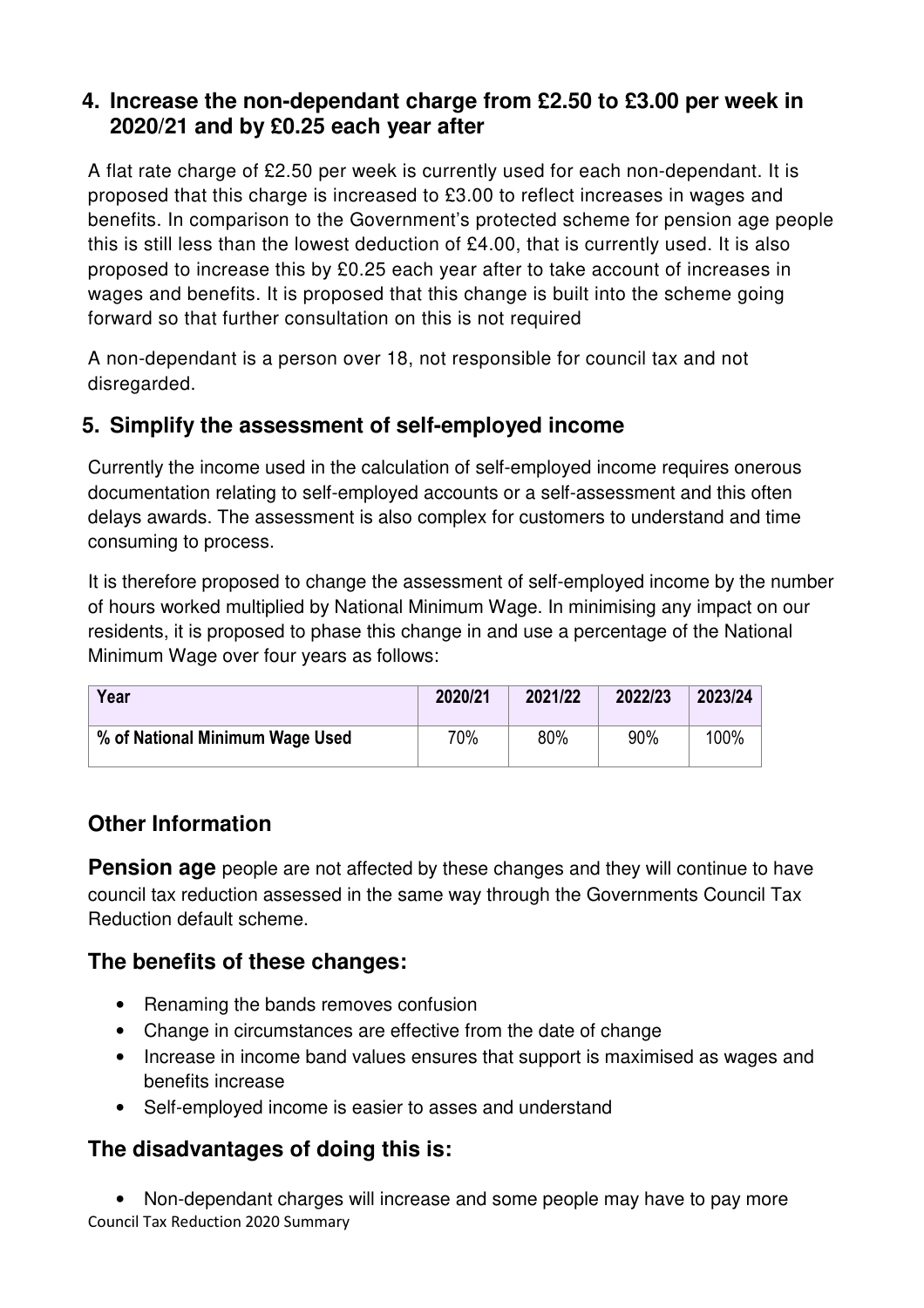• Some self-employed customers may have to pay more as a result of changing the assessment

## **Summary of our scheme with the proposed changes for 2020/21:**

Council tax reduction is awarded as a discount based on household income and circumstances as follows:

| <b>Discount</b> |     | <b>Passported</b>       | <b>Single</b>    | <b>Couples</b>   | Family with 1    | Family with 2+   |
|-----------------|-----|-------------------------|------------------|------------------|------------------|------------------|
|                 |     |                         | Income Band £    | Income Band £    | Child £          | <b>Children</b>  |
| Band 1          | 90% | <b>Relevant Benefit</b> | 0.00 to 120.00   | 0.00 to 165.00   | 0.00 to 215.00   | 0.00 to 270.00   |
| Band 2          | 85% | N/A                     | 120.01 to 160.00 | 165.01 to 205.00 | 215.01 to 260.00 | 270.01 to 310.00 |
| Band 3          | 50% | N/A                     | 160.01 to 240.00 | 205.01 to 280.00 | 260.01 to 340.00 | 310.01 to 380.00 |
| Band 4          | 25% | N/A                     | 240.01 to 310.00 | 280.01 to 360.00 | 340.01 to 415.00 | 380.01 to 465.00 |

- Net earnings are used in the calculation
- Self-employed income will be calculated by multiplying the number of hours worked by the National Minimum Wage (phased in over 4 years)
- Income from Disability Living Allowance, Personal Independence Payments, Armed Forces Independence Payments, Child Benefit, Child Maintenance and War Disablement Benefits is disregarded when calculating income
- Backdating is limited to 6 months and assessed on good cause
- Universal Credit is treated as earned income when the award contains an element of wages
- Deductions taken from Universal credit by the DWP will not be removed
- The housing cost element of Universal Credit is ignored
- Applications from joint tenants are assessed on their proportion of the household
- A flat rate charge is applied for each non-dependant at £3.00 in 2020/21 and this will increase by £0.25 each year after
- Anyone with savings of £6,000 or more will not qualify

#### **What the proposals will mean for you**

Here are some examples of what this means for people in different situations.

#### **People receiving Council Tax Reduction**

All working age people receiving Council Tax Reduction who are currently liable to pay council tax may be affected by our proposed changes. If the revised income bands are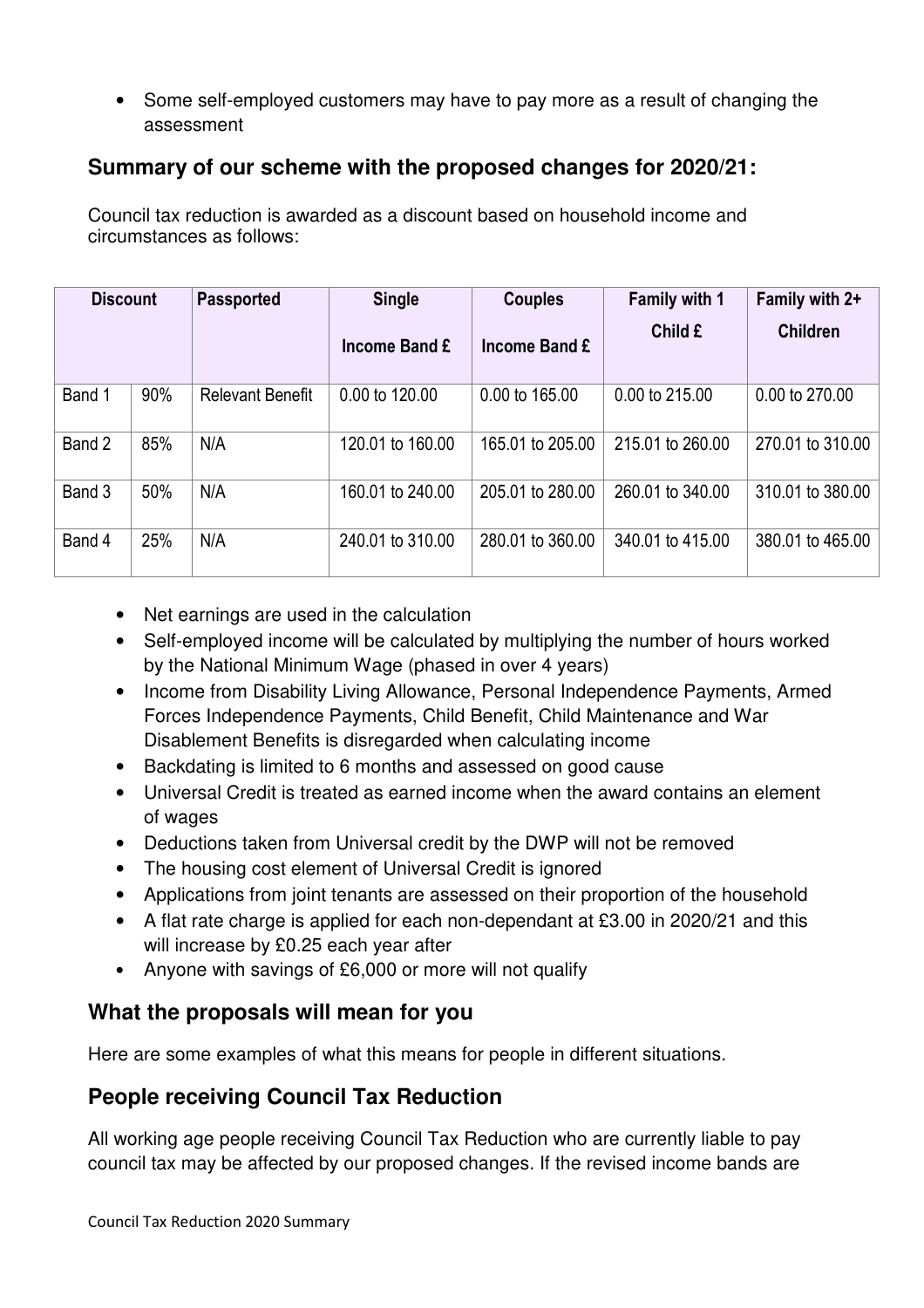approved, we will work out entitlement to Council Tax Reduction based on new income band values.

This means that the amount of council tax you will have to pay before receiving reduction will be at least 10% of the charge.

## **People who are self employed**

We are proposing to change the way in which we assess your self-employed earnings for awarding Council Tax Reduction. If this change is approved, we will write to you with more details

## **People receiving Child Benefit and/or child maintenance**

Families will continue to have their Child Benefit and child maintenance disregarded when we work out the entitlement to Council Tax Reduction.

We will continue to ignore Child Benefit and child maintenance when we calculate your Council Tax Reduction.

## **People receiving Disability Living Allowance or Personal Independence Payments or Armed Forces Independence Payments**

Disability Living Allowance for both the care and mobility components, Personal Independence Payments or Armed Forces Independence Payments will continue to be disregarded in full for all working age claimants, partners and their children.

We will continue to ignore Disability Living Allowance, Personal Independence Payments or Armed Forces Independence Payments when we calculate your Council Tax Reduction.

## **People receiving War Pensions**

Claimants and their partners who receive War Disablement Pension, War Widows Pension and War Widowers Pension will continue to have this income disregarded in full.

We will continue to ignore War Disablement Pension, War Widows Pension and War Widowers Pension when we calculate your Council Tax Reduction.

#### **Non-dependants**

A non-dependant deduction is made from Council Tax Reduction when a person over the age of 18 lives in your household. It is proposed that this will increase to £3.00 per week for each non-dependant in the household. This will also increase by £0.25 per year from 2021/22.

## **Supporting work incentives**

We want our Council Tax Reduction scheme to provide incentives for people who are either moving into work or increasing their working hours to 16 hours or more. We will continue to do this by keeping the higher earnings disregard that we introduced in 2013.

Council Tax Reduction 2020 Summary